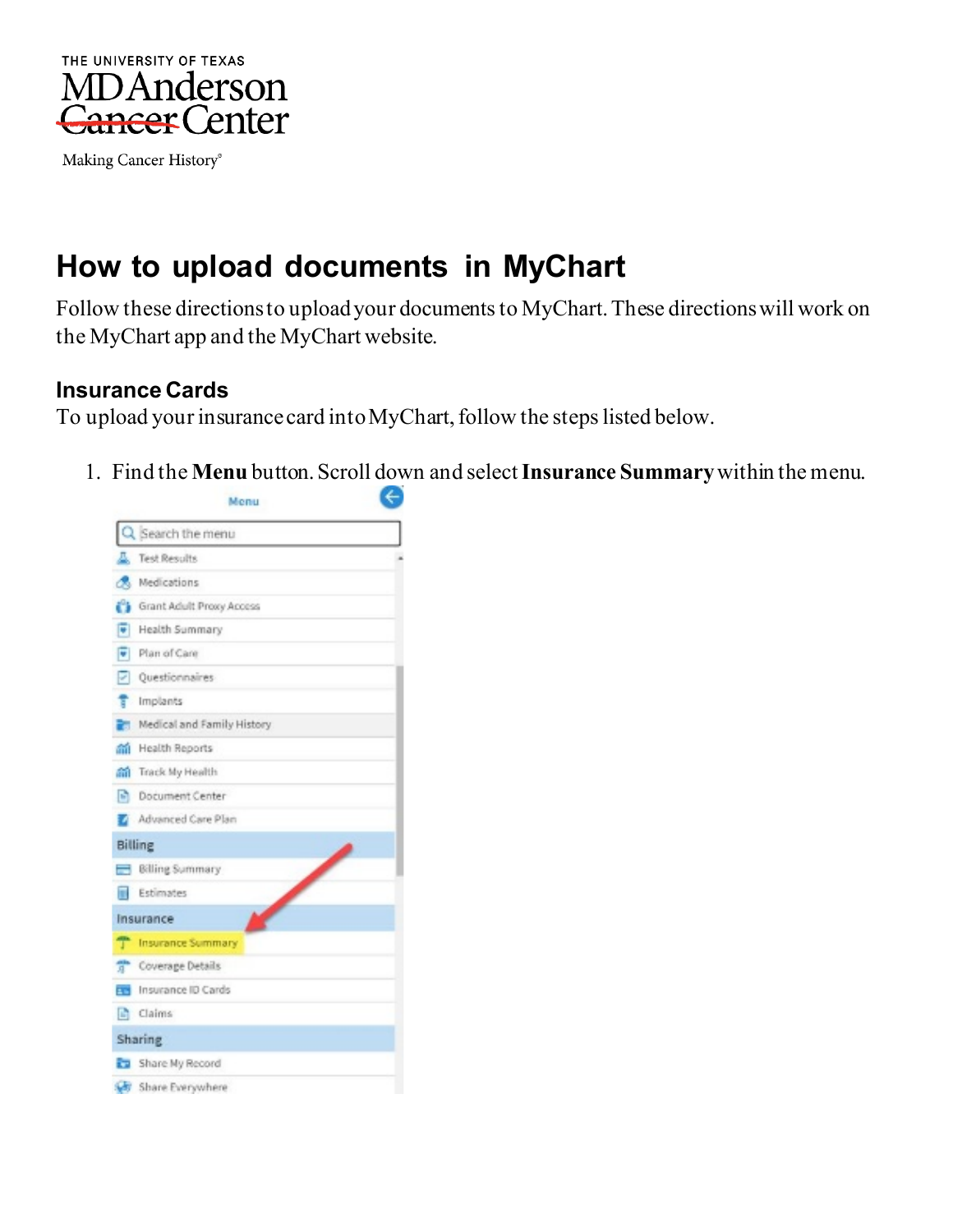2. From the **Insurance Summary**, click **Add insurance card photos**.

| MyChart<br><b><i>by</i></b> Epic                                                                                                                                                                                                                    | THE UNIVERSITY OF TEXAS<br><b>MDAnderson</b><br>Cancer Center<br>Back to the home page                                                                                                                                                                      | <b>B</b> Log out |
|-----------------------------------------------------------------------------------------------------------------------------------------------------------------------------------------------------------------------------------------------------|-------------------------------------------------------------------------------------------------------------------------------------------------------------------------------------------------------------------------------------------------------------|------------------|
| Messages 4 Test Results (8) Medications<br>$\Box$ Visits<br>Menu                                                                                                                                                                                    |                                                                                                                                                                                                                                                             | 體<br>ZZ Prodo ▼  |
| <b>Insurance Summary</b>                                                                                                                                                                                                                            |                                                                                                                                                                                                                                                             |                  |
| Insurance on File                                                                                                                                                                                                                                   |                                                                                                                                                                                                                                                             |                  |
| US Department of Labor / Us Dept Of Labor<br>Subscriber Name<br>Zp12312013other<br>ï<br>Subscriber<br>Number<br>Preview not available. Click to download or print<br>1234567<br>insurance card.<br>Member Number<br>123456<br>Group Number<br>12345 | Blue Cross / Bcbs Tx Ppo Pos<br>Subscriber Name<br>Add insurance card photos<br>Zzztest, Prodone<br>Subscriber<br>Uploading images of your card now will help<br>Number<br>speed up the check-in process for your next<br>R1234567<br>Group Number<br>17887 |                  |
| ō<br>View coverage details                                                                                                                                                                                                                          | ō<br>View coverage details<br>Update coverage                                                                                                                                                                                                               |                  |
| Update coverage<br>Replace insurance card photos<br>tî<br>Remove coverage                                                                                                                                                                           | û<br>Remove coverage                                                                                                                                                                                                                                        |                  |

- 3. You will see the option to upload a picture of the front and back of your insurance card. This is like depositing a check for online banking.
	- a. Take a photo of the front and back of your insurance card.
	- b. Even ready, click **Add front** to upload the picture of the front of your card. Select **Add back** to add a photo of the back of the card.
	- c. When both photos have been uploaded, click **Submit**. Your insurance card photos are now added to your MyChart account.

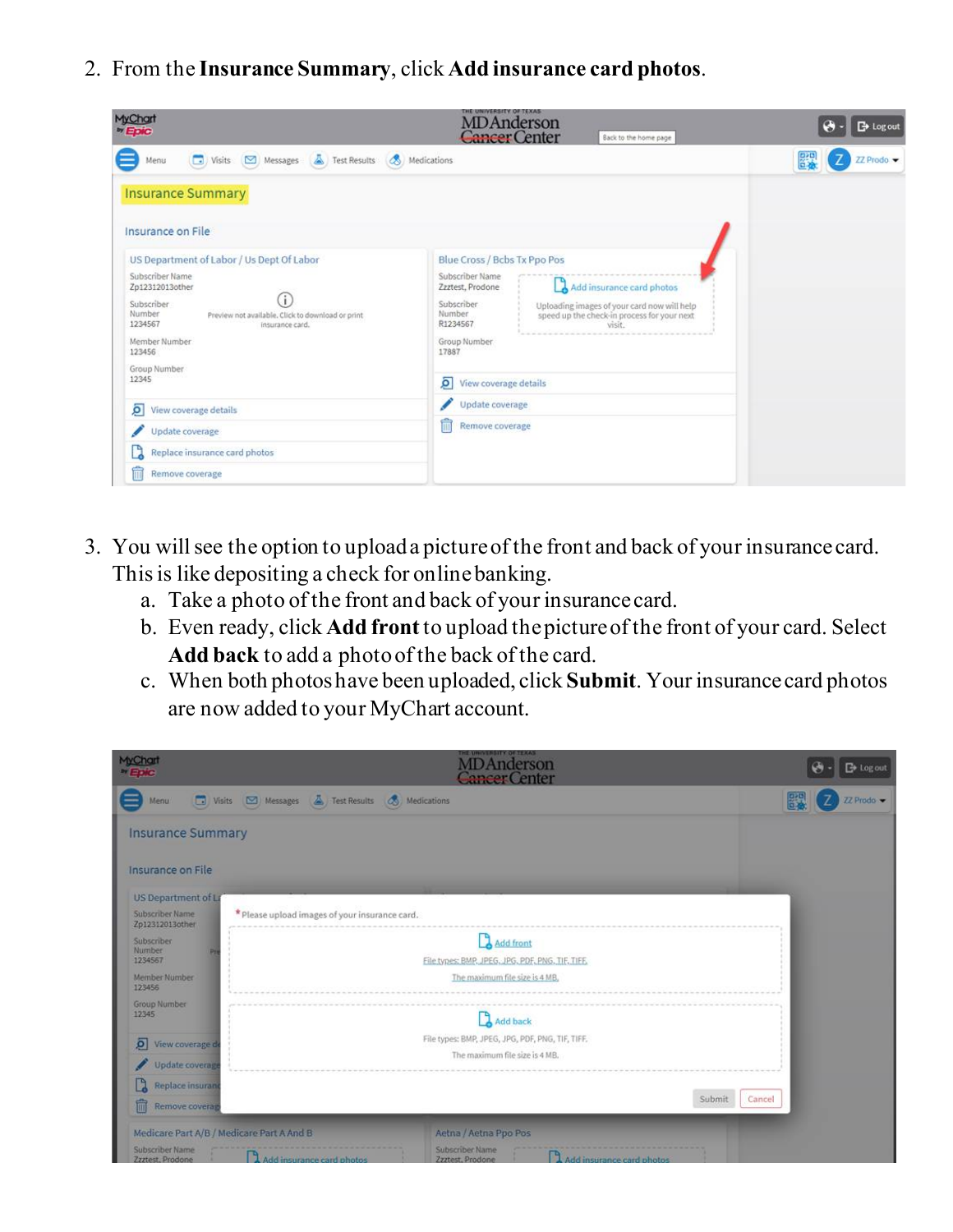# **Medical Records or Lab Results**

Follow these steps to upload your medical records or test results. Sharing records helps your provider prepare for your appointment. Save your documents as a file on a device where you can upload them to MyChart.

- 1. During the new patient intake process, patient access staff will send you a **Release of Information** message in MyChart.
- 2. Reply to the MyChart message and attach your records by clicking the paper clip image at the bottom of the message. Choose the files you would like to upload.



- 3. Click **Send** once the files have been uploaded.
- 4. If you do not have a MyChart account, patient access staff will give you directions on how to share files before your appointment.

## **Medical Imaging Records**

Read [directions on how to send](https://www.mdanderson.org/patients-family/becoming-our-patient/planning-for-care/returning-patients.html) diagnostic images securely, such as MRI or CT scans. If you need help, contact the MD Anderson Image Library at 713-792-6210, Monday through Friday, 24 hours a day. Or email [ImageLibraryOperations@mdanderson.org](mailto:ImageLibraryOperations@mdanderson.org).